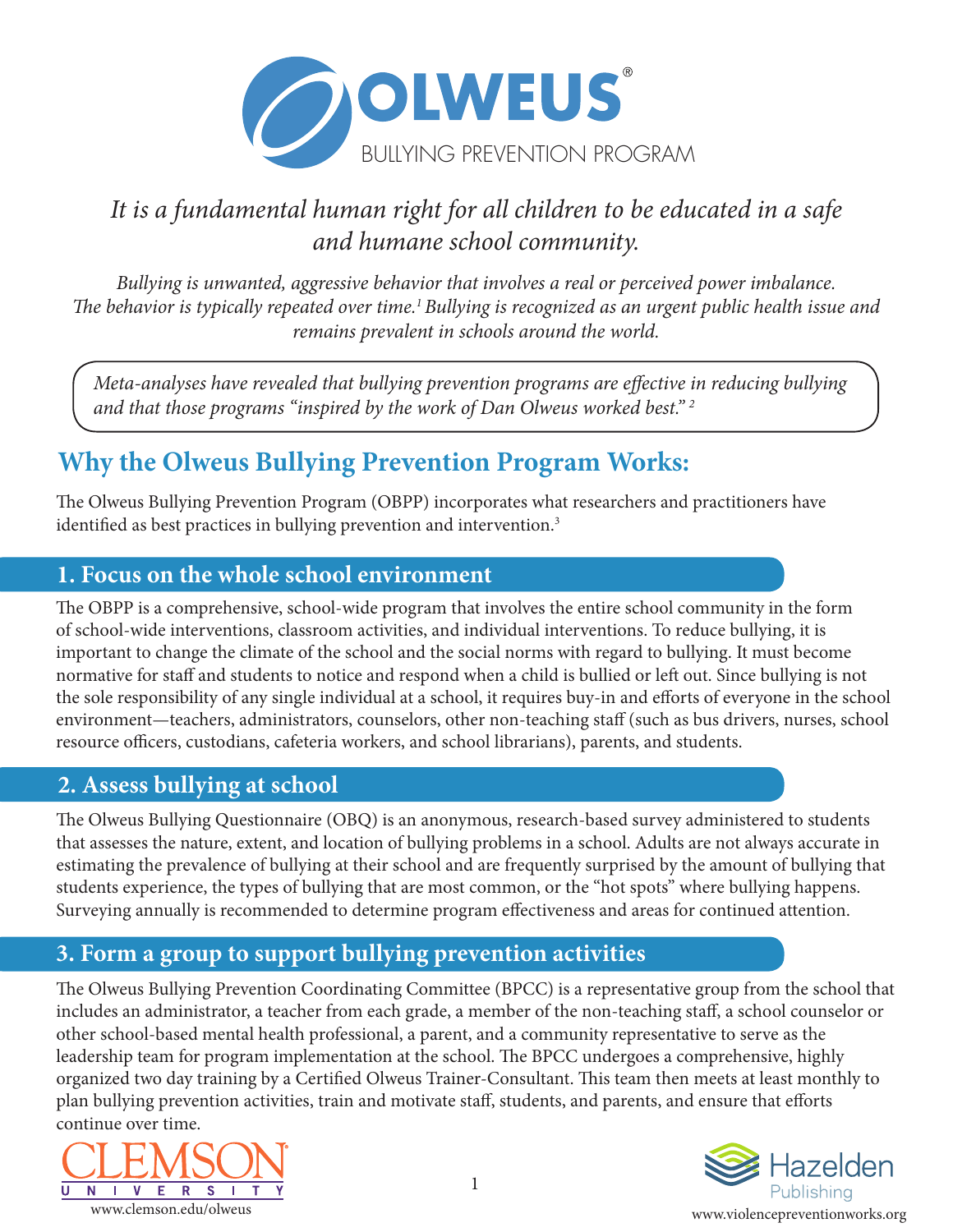

## **4. Train all staff in bullying prevention**

The BPCC ensures that administrators, faculty, and all other staff are adequately trained to understand the nature of bullying and its effects, how to respond if they observe bullying, and how to work with others at the school to help prevent bullying from occurring. Every adult should receive clear guidance about how to identify bullying and opportunities to role play intervening in bullying situations. Initially, staff participate in six hours of training. Ongoing professional development is provided through monthly staff discussion groups.

## **5. Establish and enforce school rules and policies related to bullying**

The OBPP recommends that schools adopt four straightforward rules about bullying:

- •We will not bully others.
- •We will try to help students who are bullied.
- •We will try to include students who are left out.
- •If we know that somebody is being bullied, we will tell an adult at school and an adult at home.

Rules are taught to students and are posted throughout the school. Appropriate methods of positive reinforcement and developmentally appropriate corrective consequences are established to ensure that students are aware of adult expectations that they refrain from bullying and help students who are bullied.

#### **6. Involve children in regular discussions about bullying**

Allow for student voice in bullying prevention to engage children and youth as active partners in creating and maintaining a safe and humane school climate. Regular class meetings, or student circle discussions, are a core component of the OBPP classroom activities. Teachers (with the support of administrators) should set aside class time each week (or every other week) to discuss bullying, peer relations, and other social and emotional issues with students. These meetings help teachers keep their fingers on the pulse of students' concerns, foster mutually respectful relationships between adults and children and among peers, and provide tools for students to address bullying and other social problems. A student advisory group can also be formed to focus on bullying prevention and provide valuable feedback to adults.

## **7. Increase adult supervision in locations where bullying occurs**

The Olweus Bullying Questionnaire provides information to help schools identify hot spots where bullying occurs, allowing the BPCC to refine the school's supervisory system so bullying is less likely. Bullying tends to thrive in locations where adults are not present or are not vigilant. Once bullying hot spots have been identified, the BPCC reviews and coordinates ways to increase adult presence in these locations.

## **8. Intervene consistently and appropriately in bullying situations**

The OBPP encourages staff to intervene when bullying is witnessed, suspected, or reported, and provides training so all staff are well prepared to intervene when necessary. The six step on-the-spot intervention guides all staff in what to do if they witness bullying first-hand. Follow-up interventions provide opportunities for students, staff, and parents (as appropriate) to engage in deeper conversations about the bullying incident to develop solutions for student safety and positive growth.



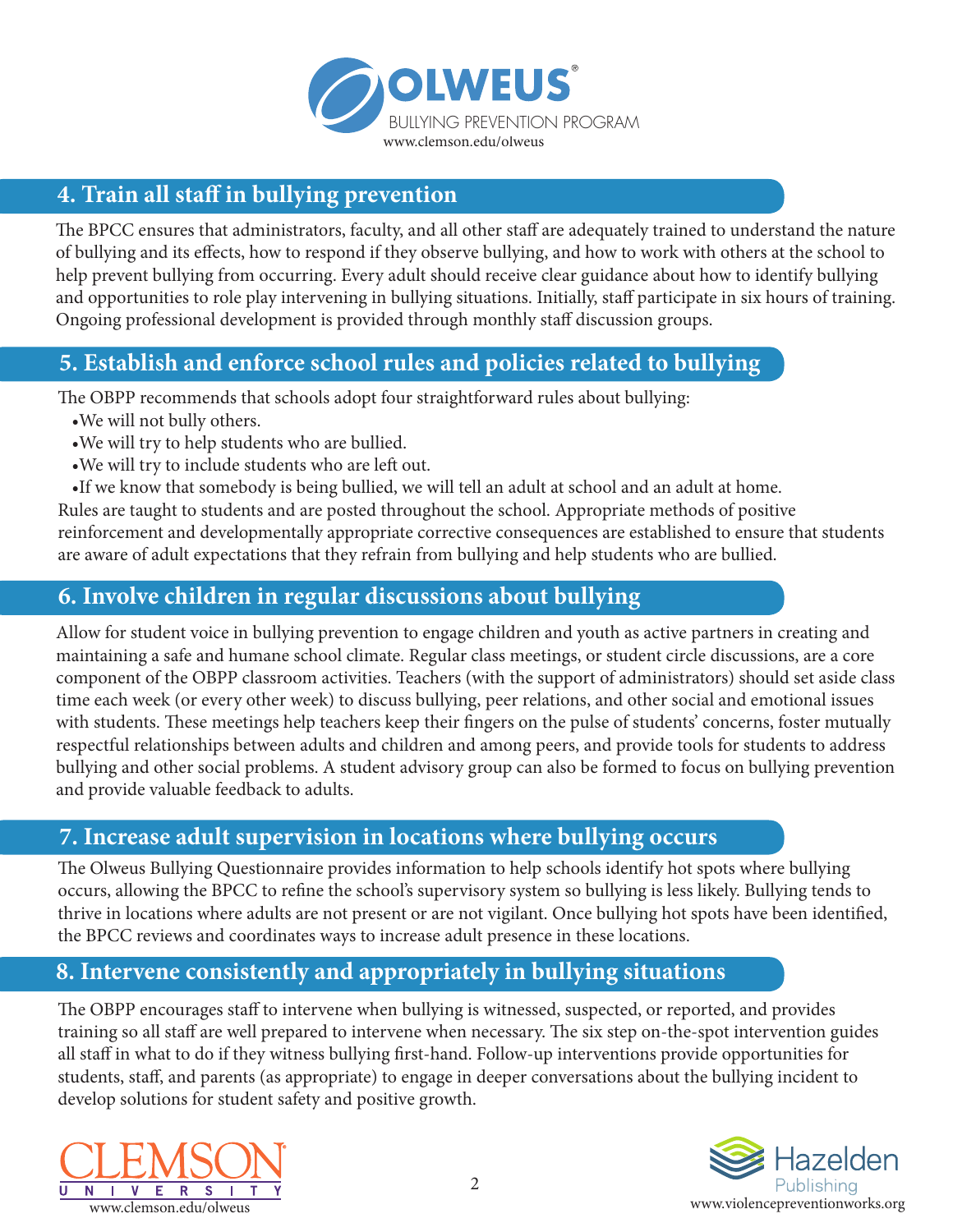

#### **9. Garner parent support for bullying prevention**

The comprehensive components of the OBPP include resources that encourage parental involvement from the planning stages through implementation. Parents need to hear that the school is concerned, aware, and actively working to stop the bullying. They are an integral part of school-wide efforts, classroom activities, and in individual bullying situations involving their child. Parent meetings and ongoing communication strengthen home-school connection while building support for program implementation.

#### **10. Provide ongoing support**

OBPP implementation is a highly supported process created by a multi-layered system of consultation. School-based leadership teams receive ongoing assistance from a Certified Trainer-Consultant. This OBPP representative, in turn, receives mentoring support from the program's United States home-base at Clemson University's Safe and Humane Schools through consultation with an Olweus Technical Assistance Consultant. This tiered support structure along with materials developed by the OBPP provide schools with everything needed to implement the program with fidelity.

#### **11. Continue efforts over time**

Successful bullying prevention requires a long-term commitment. The OBPP is a framework for creating systemic change to build a school climate that discourages bullying and addresses it effectively if it occurs. Attitudes and norms in a school setting don't change overnight, but they can and will shift over time. There should be no "end date" for bullying prevention. It requires continuous attention and should be woven into the entire school environment to become a daily part of school life. The OBPP can be successfully integrated with other universal prevention efforts to create safe and humane school communities.

 1. Gladden, R. M., Vivolo-Kantor, A. M., Hamburger, M. E., & Lumpkin, C. D. (2014). *Bullying surveillance among youths: Uniform definitions for public health and recommended data elements, version 1.0.* Atlanta, GA: National Center for Injury Prevention and Control, Centers for Disease Control and Prevention and U.S. Department of Education. Olweus, D., Limber, S. P., Flerx, V. C., Mullin, N., Riese, J., & Snyder, M. (2007). *Olweus Bullying Prevention Program Schoolwide Guide*. Center City, MN: Hazelden.

 2. Ttofi, M. M., Farrington, D. P., & Baldry, A. C. (2008). *Effectiveness of programmes to reduce bullying.* Stockholm, Sweden: Swedish National Council for Crime Prevention. See also: Ttofi, M. M., & Farrington, D. P. (2009). What works in preventing bullying: Effective elements of anti-bullying programmes. *Journal of Aggression, Conflict and Peace Research*, 1, 13–24. For additional information on the effectiveness of the OBPP, see: Olweus, D. & Limber, S. P. (2010). Bullying in school: Evaluation and dissemination of the Olweus Bullying Prevention Program. *American Journal of Orthopsychiatry, 80*, 124-134.

 3. Limber, S. P. & Snyder, M. (2006). What works and doesn't work in bullying prevention and intervention. *The State Education Standard*, 24-28. See also Federal Partners in Bullying Prevention (n.d.). *Bullying prevention and response base training module*. Retrieved from [http://www.stopbullying.gov/prevention/training-center/index.html.](http://www.stopbullying.gov/prevention/training-center/index.html)